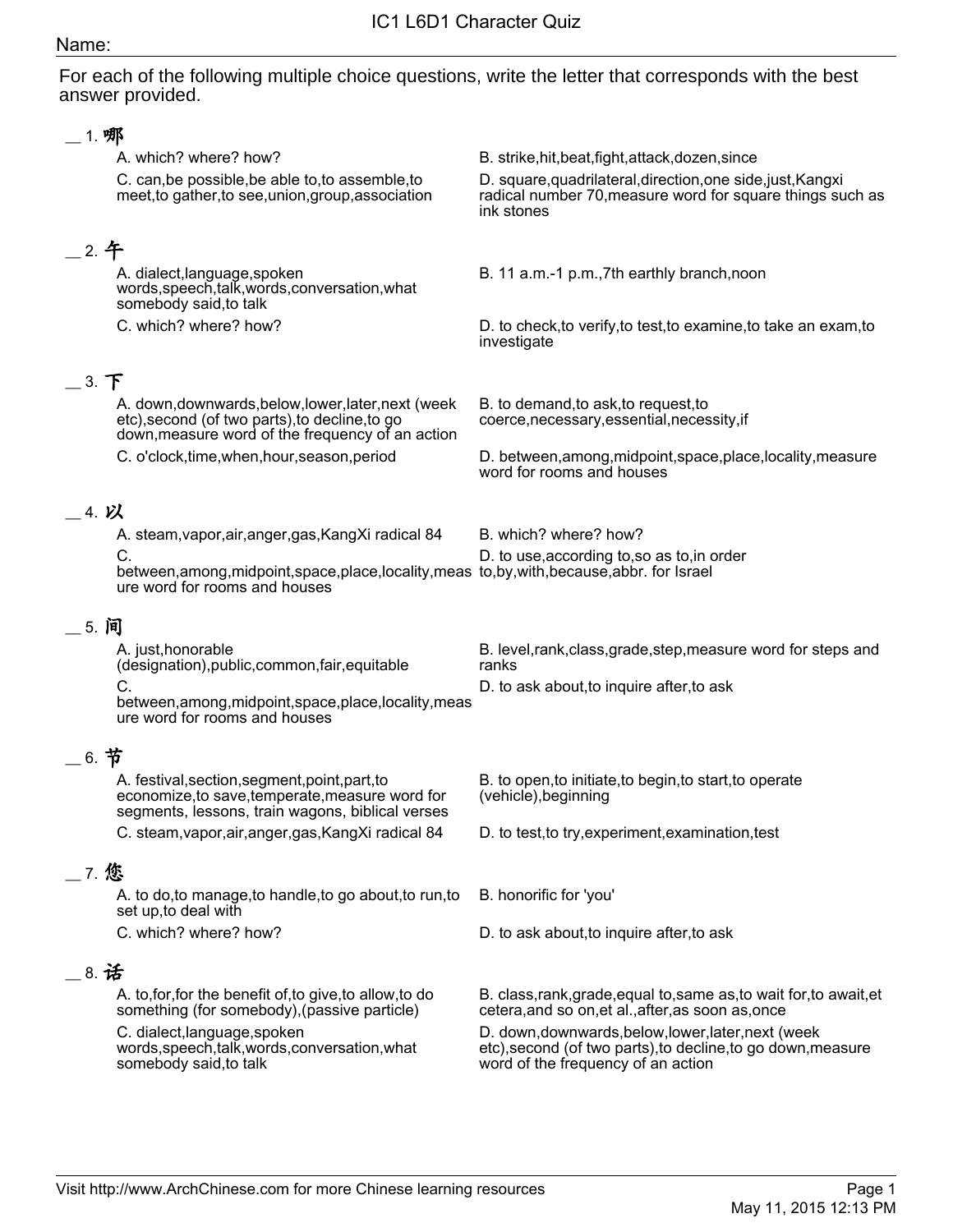#### \_\_ 9. 办

A. just,honorable (designation),public,common,fair,equitable  $\Omega$ 

leave,depart,separate,distinguish,classify,other,ano to,by,with,because,abbr. for Israel ther,do not,must not,to pin

## $\_$  10.  $\mathbf{\mathcal{F}}$

C. to open,to initiate,to begin,to start,to operate (vehicle),beginning

## $\_$  11. 后

A. to,for,for the benefit of,to give,to allow,to do something (for somebody),(passive particle)

C. back,behind,rear,afterwards,after,later,queen, empress

## \_\_ 12. 空

A. at, in,on,to exist,in the middle of doing something,(indicating an action in progress)

## \_\_ 13. 试

A. to,for,for the benefit of,to give,to allow,to do something (for somebody),(passive particle)

# \_\_ 14. 会

A. to demand,to ask,to request,to coerce,necessary,essential,necessity,if

## \_\_ 15. 喂

A. to,for,for the benefit of,to give,to allow,to do something (for somebody),(passive particle)

## \_\_ 16. 气

A. to,for,for the benefit of,to give,to allow,to do something (for somebody),(passive particle)

B. to do,to manage,to handle,to go about,to run,to set up,to deal with

D. to use,according to,so as to,in order

A. strike,hit,beat,fight,attack,dozen,since B. back,behind,rear,afterwards,after,later,queen, empress

D. to use,according to,so as to,in order

to,by,with,because,abbr. for Israel

B. room,home,house,chamber

D. on,on top,upon,first (of two parts),previous or last (week etc),upper,higher,above,previous,to climb,to go into,above,to go up,to attend (class or university),third tone of putonghua (as in 上声)

B. class,rank,grade,equal to,same as,to wait for,to await,et cetera,and so on,et al.,after,as soon as,once

C. 11 a.m.-1 p.m.,7th earthly branch,noon D. air,sky,empty,free time,in vain,hollow,bare,deserted

B. class,lesson,classwork,subject,to levy

C. to test,to try,experiment,examination,test D. class,rank,grade,equal to,same as,to wait for,to await,et cetera,and so on,et al.,after,as soon as,once

> B. on,on top,upon,first (of two parts),previous or last (week etc),upper,higher,above,previous,to climb,to go into,above,to go up,to attend (class or university),third tone of putonghua (as in 上声)

C. to arrive, go to (a place),until (a time),up to,to go D. can,be possible,be able to,to assemble,to meet,to gather,to see,union,group,association

B. o'clock,time,when,hour,season,period

C. hello,hey,to feed **D.** title,headline,theme,topic,subject,to inscribe,to superscribe

> B. all right, ok,to go,to walk,to move,to travel,to circulate,a row,profession,professional,Kangxi radical 144,measure word for lines of text or trees

C. steam,vapor,air,anger,gas,KangXi radical 84 D. air,sky,empty,free time,in vain,hollow,bare,deserted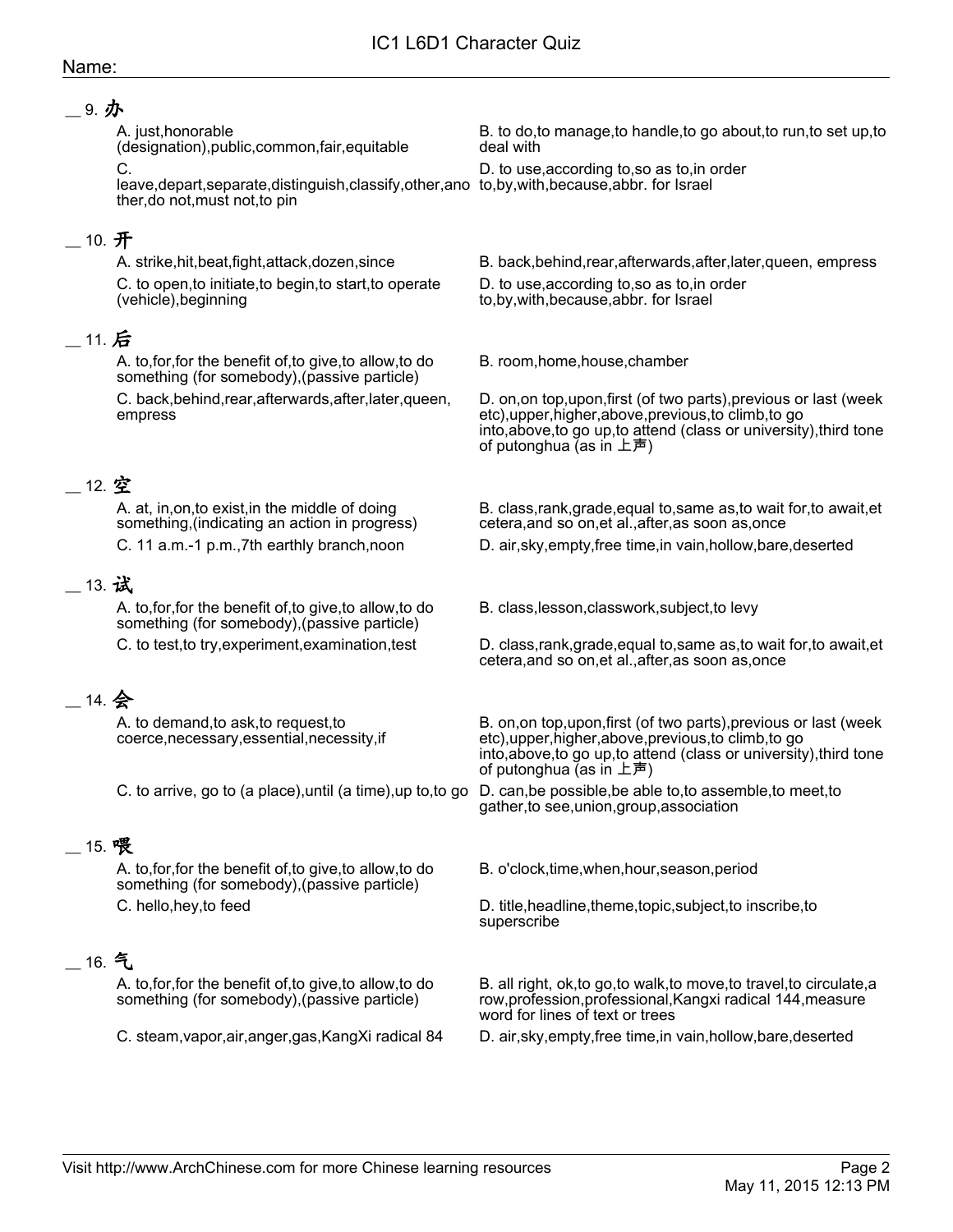## IC1 L6D1 Character Quiz

#### Name:

| __ 17. 时 |                                                                                                                                                           |                                                                                                                                                                                                                             |
|----------|-----------------------------------------------------------------------------------------------------------------------------------------------------------|-----------------------------------------------------------------------------------------------------------------------------------------------------------------------------------------------------------------------------|
|          | A. to open, to initiate, to begin, to start, to operate<br>(vehicle), beginning                                                                           | B. to do, to manage, to handle, to go about, to run, to set up, to<br>deal with                                                                                                                                             |
|          | C. o'clock, time, when, hour, season, period                                                                                                              | D. between, among, midpoint, space, place, locality, measure<br>word for rooms and houses                                                                                                                                   |
| _18. 课   |                                                                                                                                                           |                                                                                                                                                                                                                             |
|          | A. back, behind, rear, afterwards, after, later, queen,<br>empress                                                                                        | B. class, lesson, classwork, subject, to levy                                                                                                                                                                               |
|          | C. down, downwards, below, lower, later, next (week<br>etc), second (of two parts), to decline, to go<br>down, measure word of the frequency of an action | D. to use, according to, so as to, in order<br>to, by, with, because, abbr. for Israel                                                                                                                                      |
| _19. 到   |                                                                                                                                                           |                                                                                                                                                                                                                             |
|          | A. to arrive, go to (a place), until (a time), up to, to go                                                                                               | B. dialect, language, spoken<br>words, speech, talk, words, conversation, what somebody<br>said, to talk                                                                                                                    |
|          | C. customer, visitor, guest, traveller, objective                                                                                                         | D. down, downwards, below, lower, later, next (week<br>etc), second (of two parts), to decline, to go down, measure<br>word of the frequency of an action                                                                   |
| 20. 就    |                                                                                                                                                           |                                                                                                                                                                                                                             |
|          | A. customer, visitor, guest, traveller, objective                                                                                                         | B. hello, hey, to feed                                                                                                                                                                                                      |
|          | C.<br>leave, depart, separate, distinguish, classify, other, ano move towards, to undertake, already<br>ther, do not, must not, to pin                    | D. at once, then, right away, only, just, simply, to approach, to                                                                                                                                                           |
| 21. 电    |                                                                                                                                                           |                                                                                                                                                                                                                             |
|          | A. electric, electricity, electrical, lightning                                                                                                           | B. year, new-years, age of a person                                                                                                                                                                                         |
|          | C. square, quadrilateral, direction, one<br>side, just, Kangxi radical number 70, measure word<br>for square things such as ink stones                    | D. title, headline, theme, topic, subject, to inscribe, to<br>superscribe                                                                                                                                                   |
| 22. 室    |                                                                                                                                                           |                                                                                                                                                                                                                             |
|          | A. just, honorable<br>(designation), public, common, fair, equitable                                                                                      | B. dialect, language, spoken<br>words, speech, talk, words, conversation, what somebody<br>said, to talk                                                                                                                    |
|          | C. room, home, house, chamber                                                                                                                             | D. position, location, classifier for<br>people, place, seat, measure word for people or binary<br>bits(computer)                                                                                                           |
| 23. 便    |                                                                                                                                                           |                                                                                                                                                                                                                             |
|          | A. strike, hit, beat, fight, attack, dozen, since                                                                                                         | B. ordinary, plain, convenient, handy, easy, then, so, thus, to<br>relieve oneself                                                                                                                                          |
|          | C. just, honorable<br>(designation), public, common, fair, equitable                                                                                      | D. 11 a.m.-1 p.m., 7th earthly branch, noon                                                                                                                                                                                 |
| 24. 给    |                                                                                                                                                           |                                                                                                                                                                                                                             |
|          | A. to, for, for the benefit of, to give, to allow, to do<br>something (for somebody), (passive particle)                                                  | B. on, on top, upon, first (of two parts), previous or last (week<br>etc), upper, higher, above, previous, to climb, to go<br>into, above, to go up, to attend (class or university), third tone<br>of putonghua (as in 上声) |
|          | C. just, honorable<br>(designation), public, common, fair, equitable                                                                                      | D. at once, then, right away, only, just, simply, to approach, to<br>move towards, to undertake, already                                                                                                                    |
|          |                                                                                                                                                           |                                                                                                                                                                                                                             |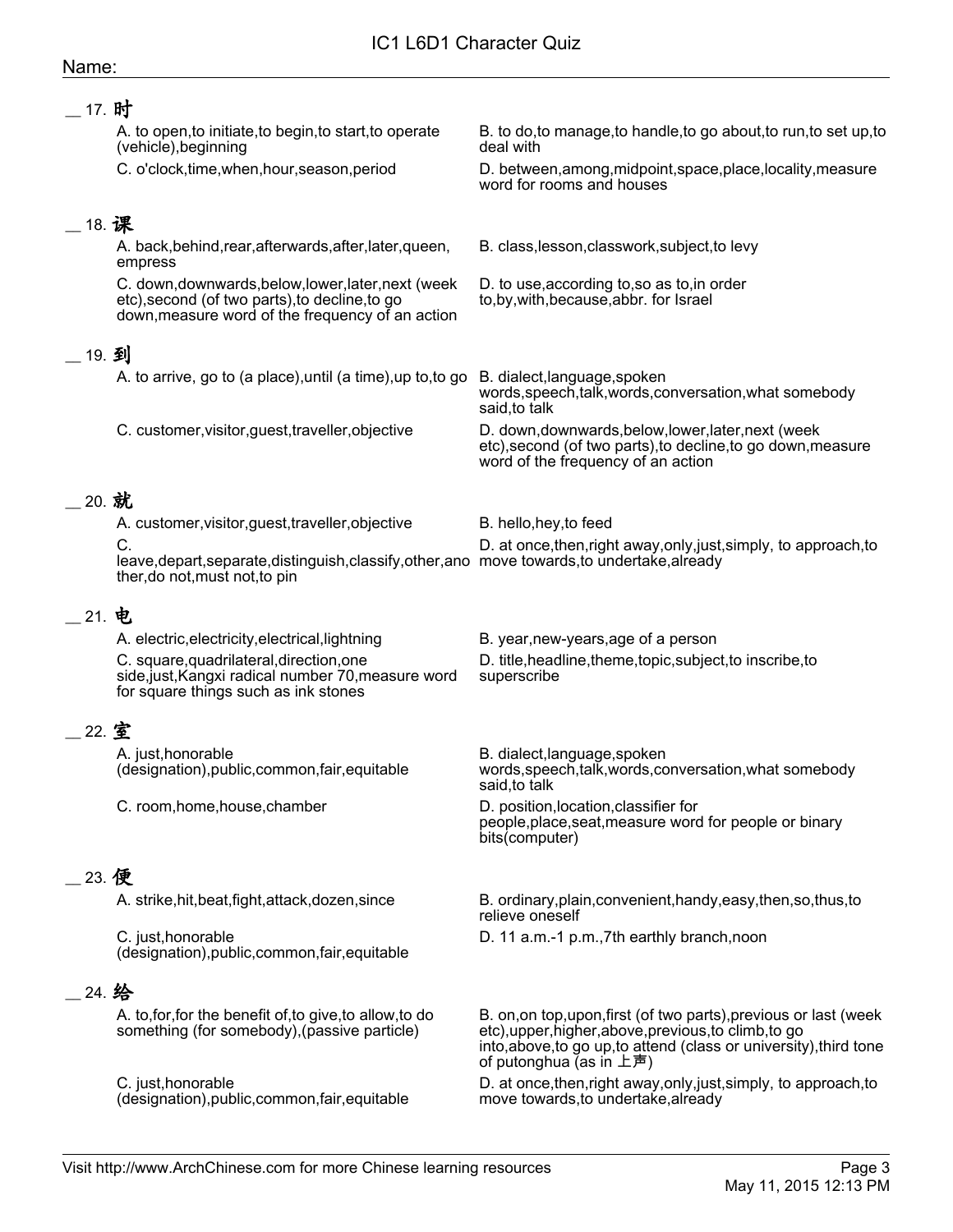## \_\_ 25. 方

A. to,for,for the benefit of,to give,to allow,to do something (for somebody),(passive particle)

C. class,rank,grade,equal to,same as,to wait for,to await,et cetera,and so on,et al.,after,as soon as,once

#### \_\_ 26. 级

A. level,rank,class,grade,step,measure word for steps and ranks

## \_\_ 27. 在

A. just,honorable (designation),public,common,fair,equitable

C. dialect,language,spoken words,speech,talk,words,conversation,what somebody said,to talk

#### \_\_ 28. 问

C. to check,to verify,to test,to examine,to take an exam,to investigate

## 29. 打

A. strike,hit,beat,fight,attack,dozen,since B. room,home,house,chamber

## \_\_ 30. 常

## \_\_ 31. 客

C. festival,section,segment,point,part,to economize,to save,temperate,measure word for segments, lessons, train wagons, biblical verses

## $-$  32.

A. to,for,for the benefit of,to give,to allow,to do something (for somebody),(passive particle) C. at once,then,right away,only,just,simply, to approach,to move towards,to undertake,already B. square,quadrilateral,direction,one side,just,Kangxi radical number 70,measure word for square things such as ink stones

#### D.

leave,depart,separate,distinguish,classify,other,another,do not,must not,to pin

B. on,on top,upon,first (of two parts),previous or last (week etc),upper,higher,above,previous,to climb,to go into,above,to go up,to attend (class or university),third tone of putonghua (as in 上声)

C. year,new-years,age of a person D. title,headline,theme,topic,subject,to inscribe,to superscribe

> B. at, in,on,to exist,in the middle of doing something,(indicating an action in progress)

D. year,new-years,age of a person

A. to ask about, to inquire after, to ask B. to open, to initiate, to begin, to start, to operate (vehicle),beginning D. title,headline,theme,topic,subject,to inscribe,to superscribe

- 
- C. hello,hey,to feed D. back,behind,rear,afterwards,after,later,queen, empress

A. room,home,house,chamber B. always,ever,often,frequently,common,normal, general,constant,surname Chang

C. to arrive, go to (a place),until (a time),up to,to go D. ordinary,plain,convenient,handy,easy,then,so,thus,to relieve oneself

A. customer, visitor, guest, traveller, objective B. to do, to manage, to handle, to go about, to run, to set up, to deal with

> D. always,ever,often,frequently,common,normal, general,constant,surname Chang

B. hello,hey,to feed

D. to demand,to ask,to request,to coerce,necessary,essential,necessity,if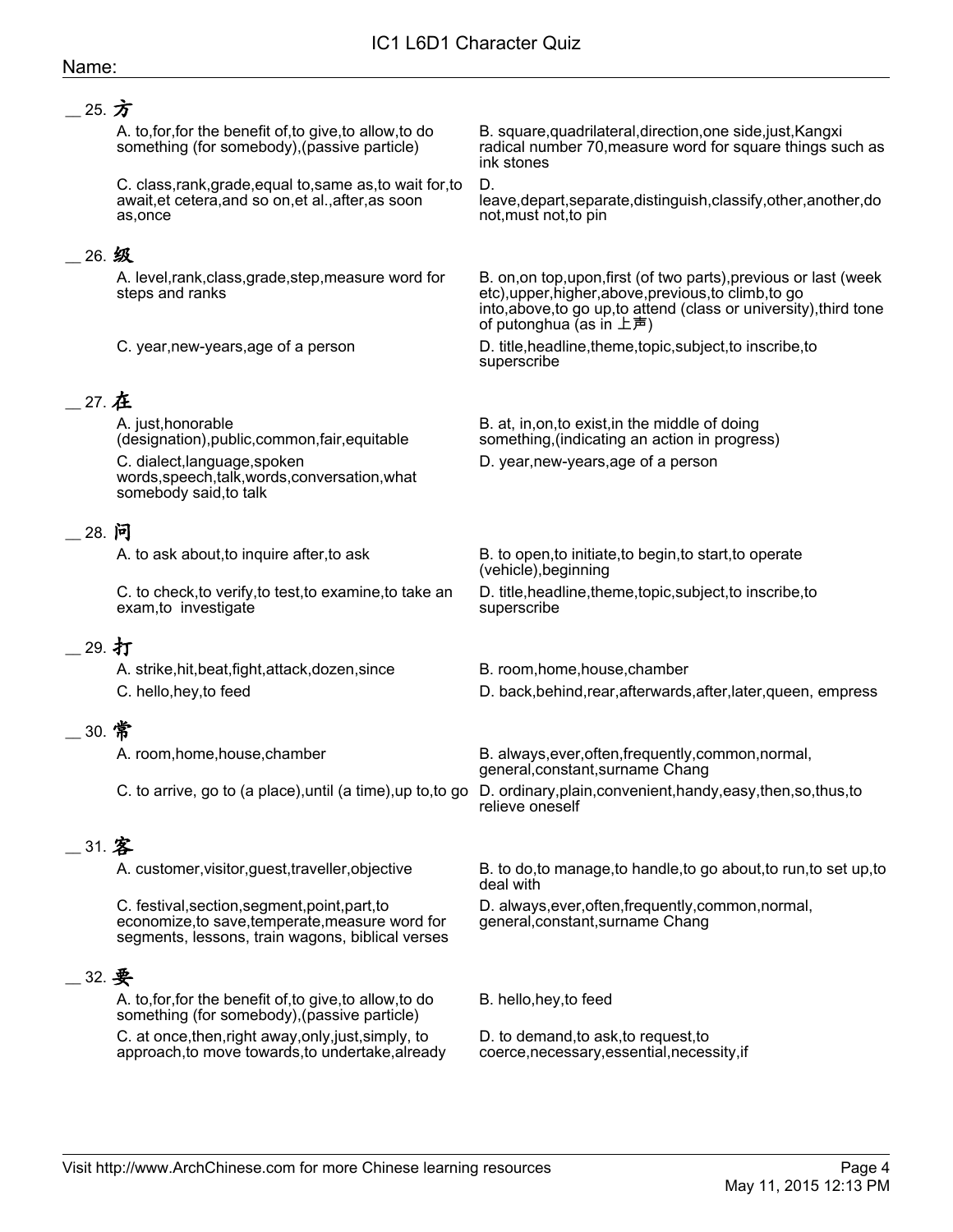#### IC1 L6D1 Character Quiz Name: \_\_ 33. 位 A. to,for,for the benefit of,to give,to allow,to do something (for somebody),(passive particle) B. position,location,classifier for people,place,seat,measure word for people or binary bits(computer) C. room,home,house,chamber D. electric,electricity,electrical,lightning 34. 别 A. leave,depart,separate,distinguish,classify,other,ano (designation),public,common,fair,equitable ther,do not,must not,to pin B. just,honorable C. class,rank,grade,equal to,same as,to wait for,to D. o'clock,time,when,hour,season,period await,et cetera,and so on,et al.,after,as soon as,once \_\_ 35. 题 A. to test, to try, experiment, examination, test B. which? where? how? C. title,headline,theme,topic,subject,to inscribe,to superscribe D. to use,according to,so as to,in order to,by,with,because,abbr. for Israel \_\_ 36. 考 A. to do,to manage,to handle,to go about,to run,to set up,to deal with B. at, in,on,to exist,in the middle of doing something,(indicating an action in progress) C. which? where? how? D. to check,to verify,to test,to examine,to take an exam,to investigate  $\_$  37. 年 A. year,new-years,age of a person B. on,on top,upon,first (of two parts), previous or last (week etc),upper,higher,above,previous,to climb,to go into,above,to go up,to attend (class or university),third tone of putonghua (as in 上声) C. can,be possible,be able to,to assemble,to meet,to gather,to see,union,group,association D. at once,then,right away,only,just,simply, to approach,to move towards,to undertake,already \_\_ 38. 上 A. at once,then,right away,only,just,simply, to approach,to move towards,to undertake,already B. on,on top,upon,first (of two parts),previous or last (week etc),upper,higher,above,previous,to climb,to go into,above,to go up,to attend (class or university),third tone of putonghua (as in 上声) C. class,rank,grade,equal to,same as,to wait for,to await,et cetera,and so on,et al.,after,as soon as,once D. always,ever,often,frequently,common,normal, general,constant,surname Chang  $-$  39. 公 A. dialect,language,spoken words,speech,talk,words,conversation,what somebody said,to talk B. hello,hey,to feed C. just,honorable (designation),public,common,fair,equitable D. year,new-years,age of a person  $\_$  40. 行 A. honorific for 'you' B. all right, ok,to go,to walk,to move,to travel,to circulate,a row,profession,professional,Kangxi radical 144,measure word for lines of text or trees

C. year,new-years,age of a person D. to ask about,to inquire after,to ask